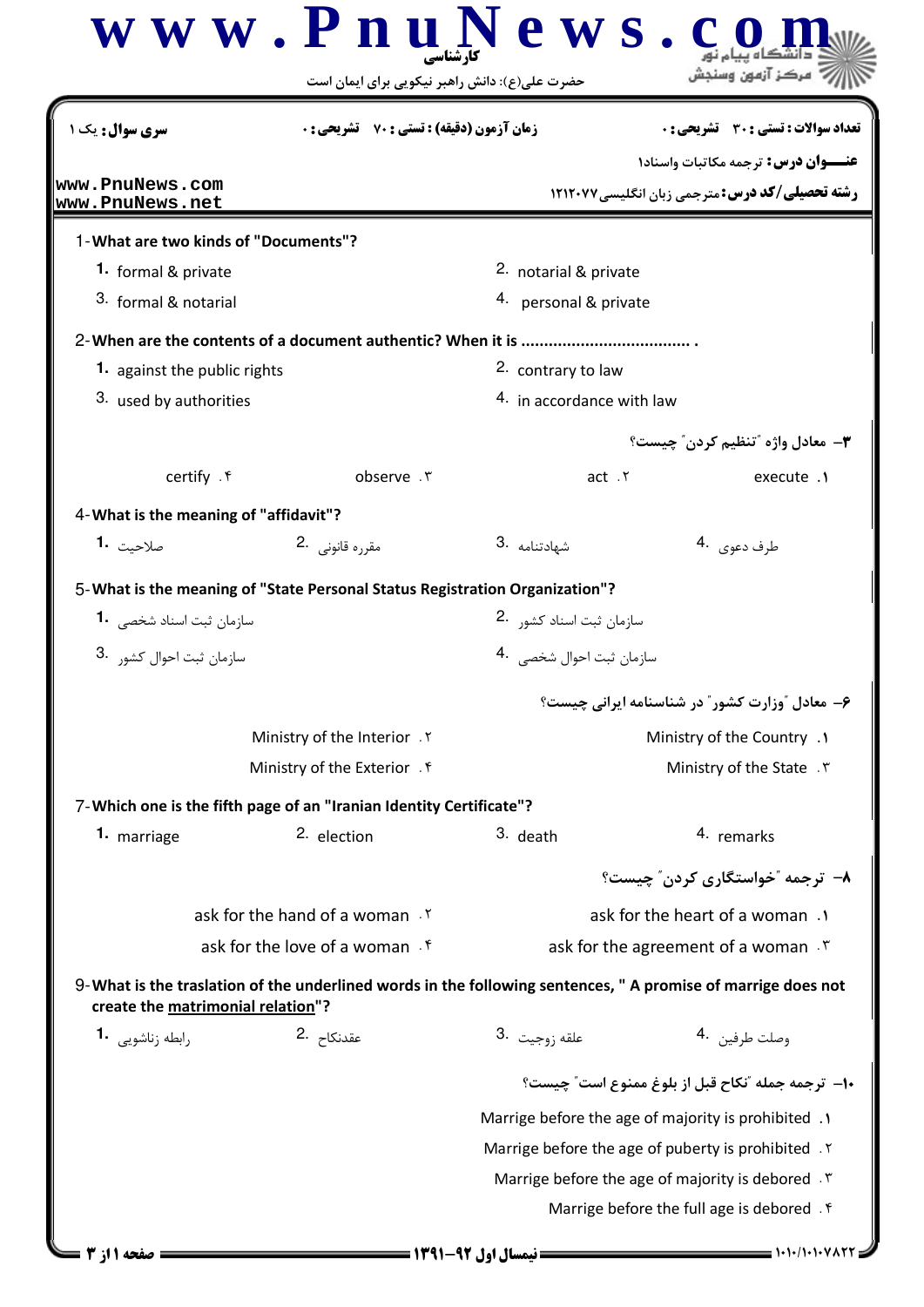|                                                                                                                           | WW.Fni<br>کارشناسے<br>حضرت علی(ع): دانش راهبر نیکویی برای ایمان است | <b>CWS</b>                    | مرکز آزمون وسنحش                                                             |
|---------------------------------------------------------------------------------------------------------------------------|---------------------------------------------------------------------|-------------------------------|------------------------------------------------------------------------------|
| سری سوال: ۱ یک                                                                                                            | <b>زمان آزمون (دقیقه) : تستی : 70 ٪ تشریحی: 0</b>                   |                               | تعداد سوالات : تستي : 30 ٪ تشريحي : 0                                        |
|                                                                                                                           |                                                                     |                               | <b>عنـــوان درس:</b> ترجمه مکاتبات واسناد۱                                   |
| www.PnuNews.com<br>www.PnuNews.net                                                                                        |                                                                     |                               | <b>رشته تحصیلی/کد درس: مترجمی زبان انگلیسی ۱۲۱۲۰۷۷</b>                       |
|                                                                                                                           |                                                                     |                               | 11- در جمله "شیر زن باید از حمل مشروع حاصل شده باشد" ترجمه "حمل مشروع" چیست؟ |
|                                                                                                                           | legitimate conception. Y                                            |                               | lawful conception .                                                          |
|                                                                                                                           | legitimate load . f                                                 |                               | lawful load . ٣                                                              |
| 12-No one can marry the daughter of his brother-in-law or the daughter of his sister-in-law<br>unless  permits him to do? |                                                                     |                               |                                                                              |
| 1. the brother-in-law                                                                                                     |                                                                     | 2. the sister-in-law          |                                                                              |
| 3. the daughter                                                                                                           |                                                                     | 4. his wife                   |                                                                              |
| 13-"Making marriage conditional will render it void", Making marriage conditional means:                                  |                                                                     |                               |                                                                              |
| شرط د <sub>ر</sub> عقد <b>1</b> ۰                                                                                         | تعليق در عقد 2.                                                     | شرط در صحت نکاح۔ <sup>3</sup> | وكالت د <sub>ر</sub> عقد <sup>4</sup> ۰                                      |
|                                                                                                                           |                                                                     |                               | 14- ترجمه "نفقه" چیست؟                                                       |
|                                                                                                                           | cost of maintenance . Y                                             |                               | cost of life .1                                                              |
|                                                                                                                           | provision of wife . $f$                                             |                               | provision of life . \v.                                                      |
|                                                                                                                           |                                                                     |                               | 1۵– ترجمه "نقض عهد" چیست؟                                                    |
|                                                                                                                           | cancel a contract . Y                                               |                               | deny a treaty .                                                              |
|                                                                                                                           | dissociate a contract . f                                           |                               | breach a treaty . ٣                                                          |
|                                                                                                                           |                                                                     |                               | ۱۶- ترجمه جمله "طلاق بايد منجز باشد" چيست؟                                   |
|                                                                                                                           | Divorce must be conditional . Y                                     |                               | Divorce must be percise.                                                     |
|                                                                                                                           | Divorce must be concise.                                            |                               | Divorce must be legal . \v                                                   |
| 17-What is the translation of "irrevocable divorce"?                                                                      |                                                                     |                               |                                                                              |
| طلاق <sub>(</sub> جعى <b>1</b> ۰                                                                                          | طلاق مبارات .2                                                      | طلاق غيابي .3                 | طلاق بائن 4.                                                                 |
| 18-"The divorcer must intend the act", what is the translation of the undelined words?                                    |                                                                     |                               |                                                                              |
| قاصد بود <sub>ن</sub> <b>1.</b>                                                                                           | مختار بودن 2.                                                       | بالغ بودن .3                  | عاقل بودن 4.                                                                 |
|                                                                                                                           |                                                                     |                               | 19- ترجمه "وكالت" چيست؟                                                      |
| attorny . f                                                                                                               | principal . ٣                                                       | agency . ٢                    | contract.                                                                    |
| 20-What is the traslation of "the resignation of the agent"?                                                              |                                                                     |                               |                                                                              |
| استعفای وکیل <b>1</b> ۰                                                                                                   | عزل موكل 2.                                                         | 3. وكيل <b>3</b>              | استعفاي موكل 4.                                                              |
| 21-"Mortgage" means:                                                                                                      |                                                                     |                               |                                                                              |
| اجا <sub>د</sub> ه <b>-1</b>                                                                                              | رھن .2                                                              | 3. atols                      | هيه .4                                                                       |
| صفحه 12: 3                                                                                                                | <b>= نیمسال اول 92-1391 <del>======</del></b>                       |                               | 1010/10107822                                                                |